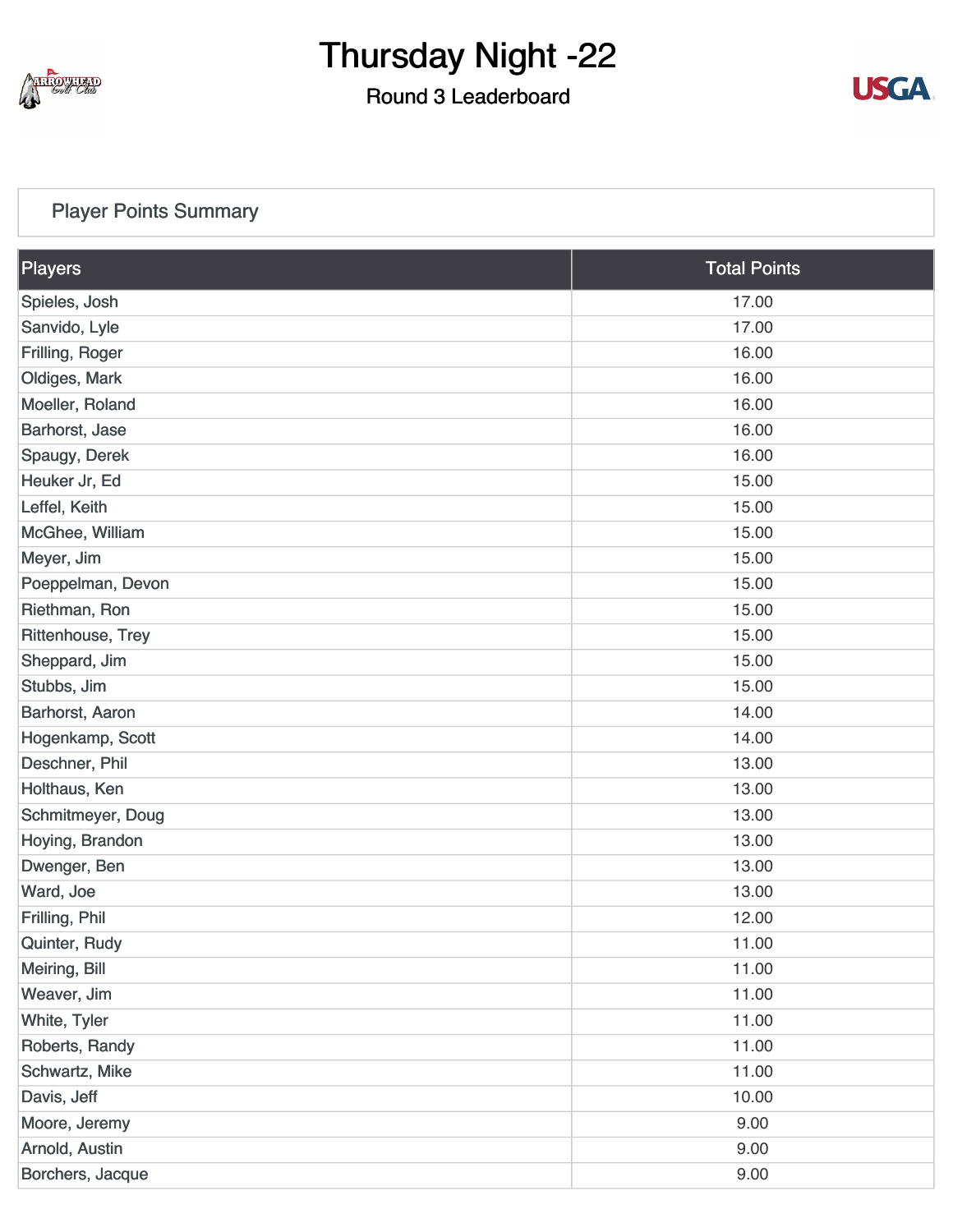

#### Round 3 Leaderboard



| Sherman, Jake        | 9.00   |
|----------------------|--------|
| Albers, Mike         | 9.00   |
| Phlipot, Paul        | 9.00   |
| Clark, Zach          | 8.00   |
| Sheppard, Tracy      | 8.00   |
| Dwenger, Dan         | 7.00   |
| Clune, Charlie       | 7.00   |
| Raible, Jeff         | 7.00   |
| Griner, Terry        | 7.00   |
| Hogenkamp, Nick      | 7.00   |
| Griner, Mike         | 7.00   |
| Katterheinrich, John | 7.00   |
| Albers, Roger        | 7.00   |
| Echols, Mark         | 7.00   |
| Brown, Clay          | 6.00   |
| Dorsten, Sean        | 6.00   |
| Goldschmidt, Don     | 6.00   |
| Deaton, Codie        | 6.00   |
| Warbington, Lew      | 6.00   |
| Nosek, Tyler         | 5.00   |
| Flint, Chad          | 5.00   |
| <b>Total Points</b>  | 616.00 |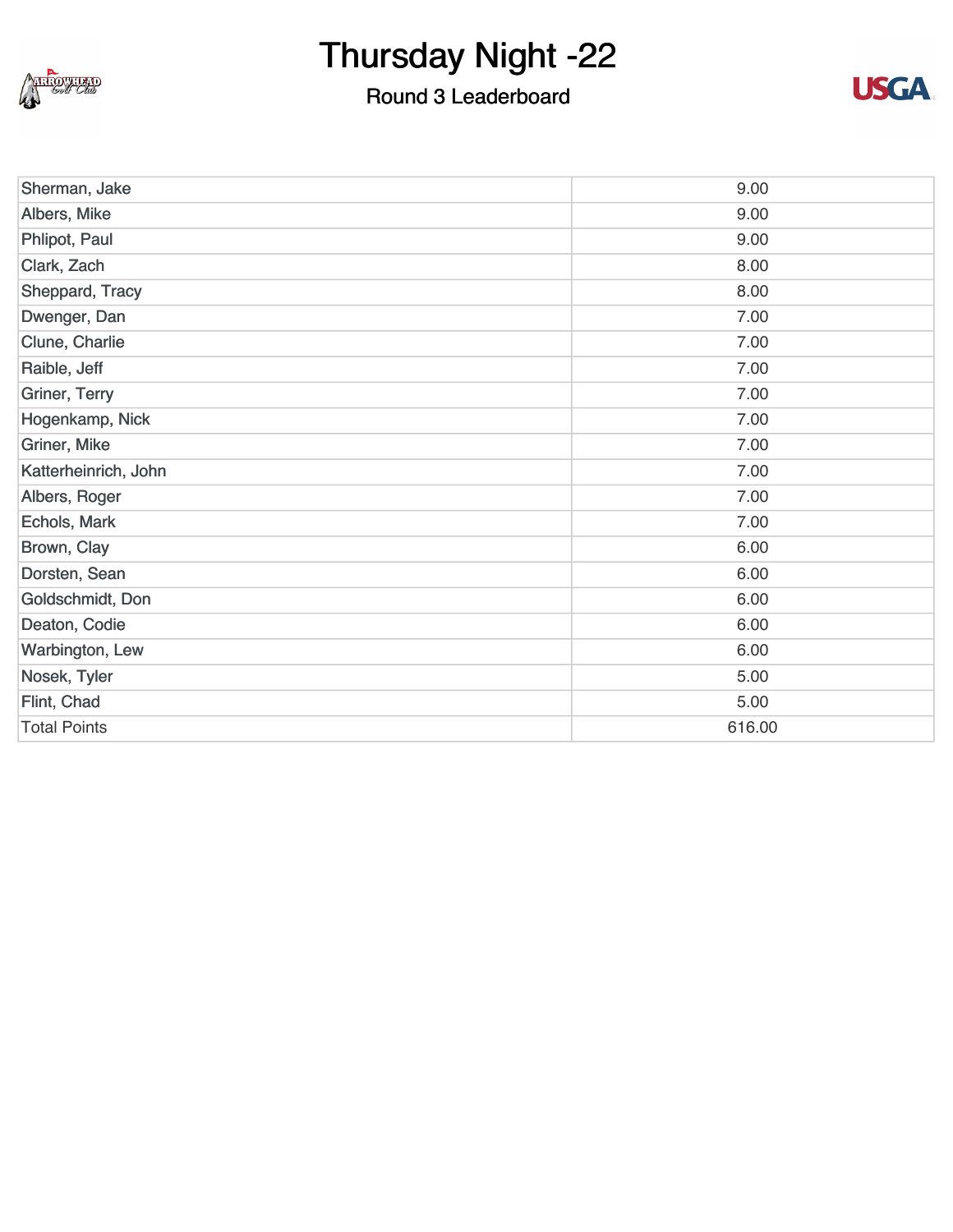

#### Round 3 Leaderboard



#### [Team Points Summary](https://static.golfgenius.com/v2tournaments/team_points?league_id=8410389304542504110&round_id=8410393913612838365)

| <b>Teams</b>              | <b>Total Points</b> |
|---------------------------|---------------------|
| <b>Barhorst Woodworks</b> | 51.00               |
| Jackson 5                 | 51.00               |
| Spieles Chiropractic      | 51.00               |
| <b>Bernhold Insurance</b> | 48.00               |
| <b>Gilbert Station</b>    | 48.00               |
| <b>Nitro Roofing</b>      | 48.00               |
| Tom-Jerry                 | 47.00               |
| <b>Fore Play</b>          | 41.00               |
| <b>Buschur Electric</b>   | 40.00               |
| <b>Logan Services</b>     | 40.00               |
| <b>Progress Tool</b>      | 40.00               |
| <b>Bruckens</b>           | 37.00               |
| F & C Trucking            | 37.00               |
| <b>Meyer Garage</b>       | 37.00               |
| <b>Total Points</b>       | 616.00              |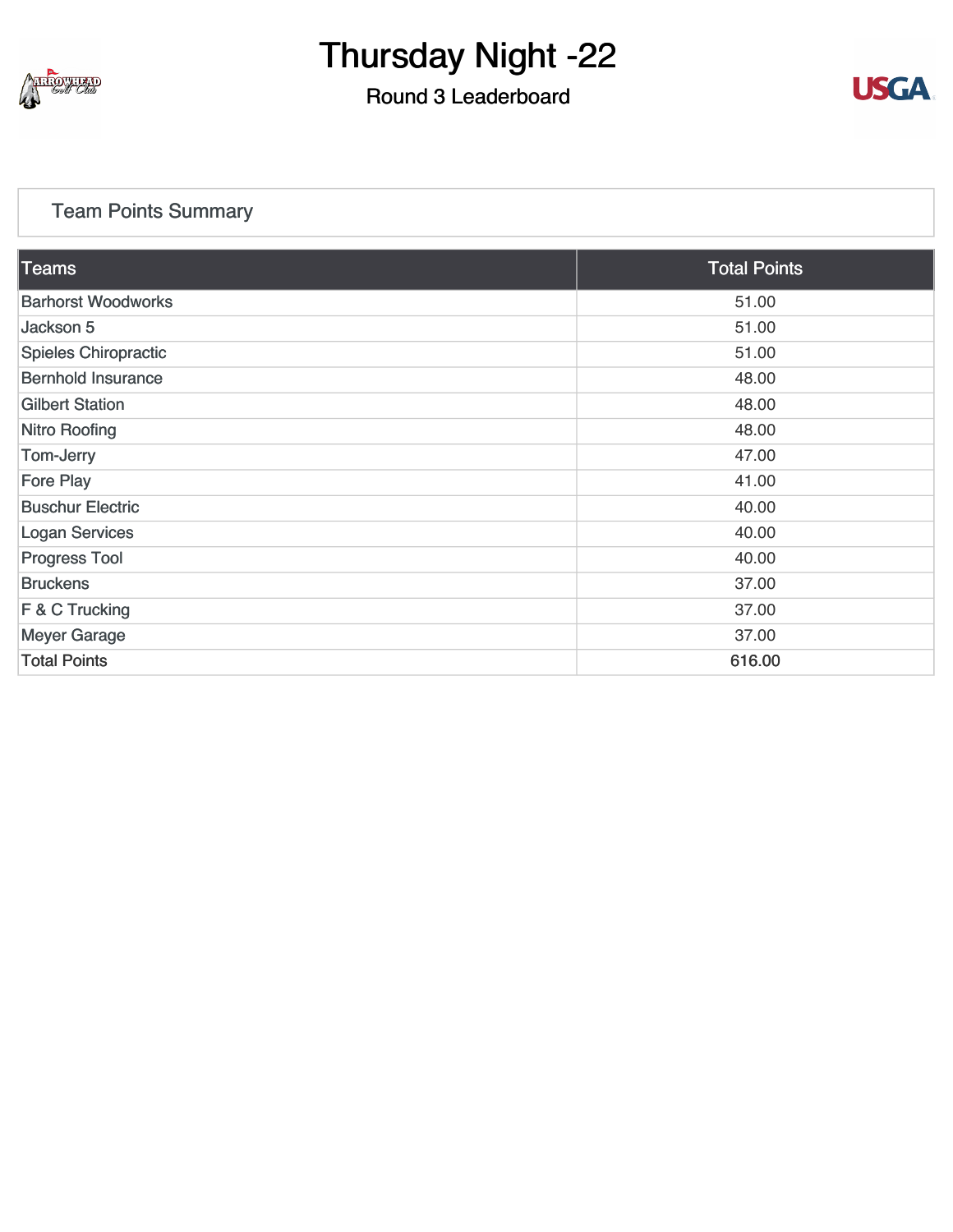

#### Round 3 Leaderboard



[League Play](https://static.golfgenius.com/v2tournaments/8410487659192919543?called_from=&round_index=3)

| <b>Points</b> | Player                                                                     | Match              | Player                                                               | <b>Points</b> |
|---------------|----------------------------------------------------------------------------|--------------------|----------------------------------------------------------------------|---------------|
| 11.00         | Tom-Jerry (Schwartz, Mike)<br>Arrowhead Golf Club                          | <b>Tied</b>        | Fore Play (White, Tyler)                                             | 11.00         |
| 13.00         | Tom-Jerry (Dwenger, Ben)<br><b>Arrowhead Golf Club</b>                     | 5 & 3              | Fore Play (Arnold, Austin)                                           | 9.00          |
| 16.00         | <b>Tom-Jerry (Moeller, Roland)</b><br><b>Arrowhead Golf Club</b>           | $1$ up             | Fore Play (Deaton, Codie)                                            | 6.00          |
| 7.00          | Tom-Jerry (Dwenger, Dan)<br><b>Arrowhead Golf Club</b>                     | $2$ up             | Fore Play (McGhee, William)<br><b>Arrowhead Golf Club</b>            | 15.00         |
| 7.00          | <b>Buschur Electric (Raible, Jeff)</b><br><b>Arrowhead Golf Club</b>       | 4 & 2              | <b>Gilbert Station (Sheppard, Jim)</b><br><b>Arrowhead Golf Club</b> | 15.00         |
| 7.00          | <b>Buschur Electric (Clune, Charlie)</b><br>Arrowhead Golf Club            | $2 \overline{up}$  | <b>Gilbert Station (Leffel, Keith)</b><br><b>Arrowhead Golf Club</b> | 15.00         |
| 15.00         | <b>Buschur Electric (Riethman, Ron)</b><br><b>Arrowhead Golf Club</b>      | $2 \mathsf{up}$    | Gilbert Station (Katterheinrich, John)<br><b>Arrowhead Golf Club</b> | 7.00          |
| 11.00         | <b>Buschur Electric (Quinter, Rudy)</b><br><b>Arrowhead Golf Club</b>      | <b>Tied</b>        | Gilbert Station (Weaver, Jim)<br><b>Arrowhead Golf Club</b>          | 11.00         |
| 15.00         | Jackson 5 (Stubbs, Jim)<br><b>Arrowhead Golf Club</b>                      | 2 & 1              | F & C Trucking (Echols, Mark)<br><b>Arrowhead Golf Club</b>          | 7.00          |
| 16.00         | Jackson 5 (Oldiges, Mark)                                                  | 4 & 3              | F & C Trucking (Warbington, Lew)<br><b>Arrowhead Golf Club</b>       | 6.00          |
| 14.00         | Jackson 5 (Hogenkamp, Scott)                                               | $1 \overline{up}$  | F & C Trucking (Clark, Zach)<br><b>Arrowhead Golf Club</b>           | 8.00          |
| 6.00          | Jackson 5 (Dorsten, Sean)<br><b>Arrowhead Golf Club</b>                    | 3 & 2              | F & C Trucking (Spaugy, Derek)<br><b>Arrowhead Golf Club</b>         | 16.00         |
| 17.00         | Spieles Chiropractic (Spieles, Josh)                                       | 2 & 1              | Meyer Garage (Nosek, Tyler)<br><b>Arrowhead Golf Club</b>            | 5.00          |
| 6.00          | Spieles Chiropractic (Brown, Clay)                                         | 4 & 3              | Meyer Garage (Frilling, Roger)<br><b>Arrowhead Golf Club</b>         | 16.00         |
| 15.00         | Spieles Chiropractic (Poeppelman, Devon)                                   | 281                | Meyer Garage (Griner, Terry)<br><b>Arrowhead Golf Club</b>           | 7.00          |
| 13.00         | Spieles Chiropractic (Hoying, Brandon)                                     | <b>Tied</b>        | Meyer Garage (Sherman, Jake)<br><b>Arrowhead Golf Club</b>           | 9.00          |
| 14.00         | <b>Barthorst Woodworks (Barhorst, Aaron)</b><br><b>Arrowhead Golf Club</b> | $1 \, \mathrm{up}$ | <b>Bruckens (Sheppard, Tracy)</b><br>Arrowhead Golf Club             | 8.00          |
| 9.00          | Barthorst Woodworks (Moore, Jeremy)<br><b>Arrowhead Golf Club</b>          | <b>Tied</b>        | Bruckens (Deschner, Phil)<br><b>Arrowhead Golf Club</b>              | 13.00         |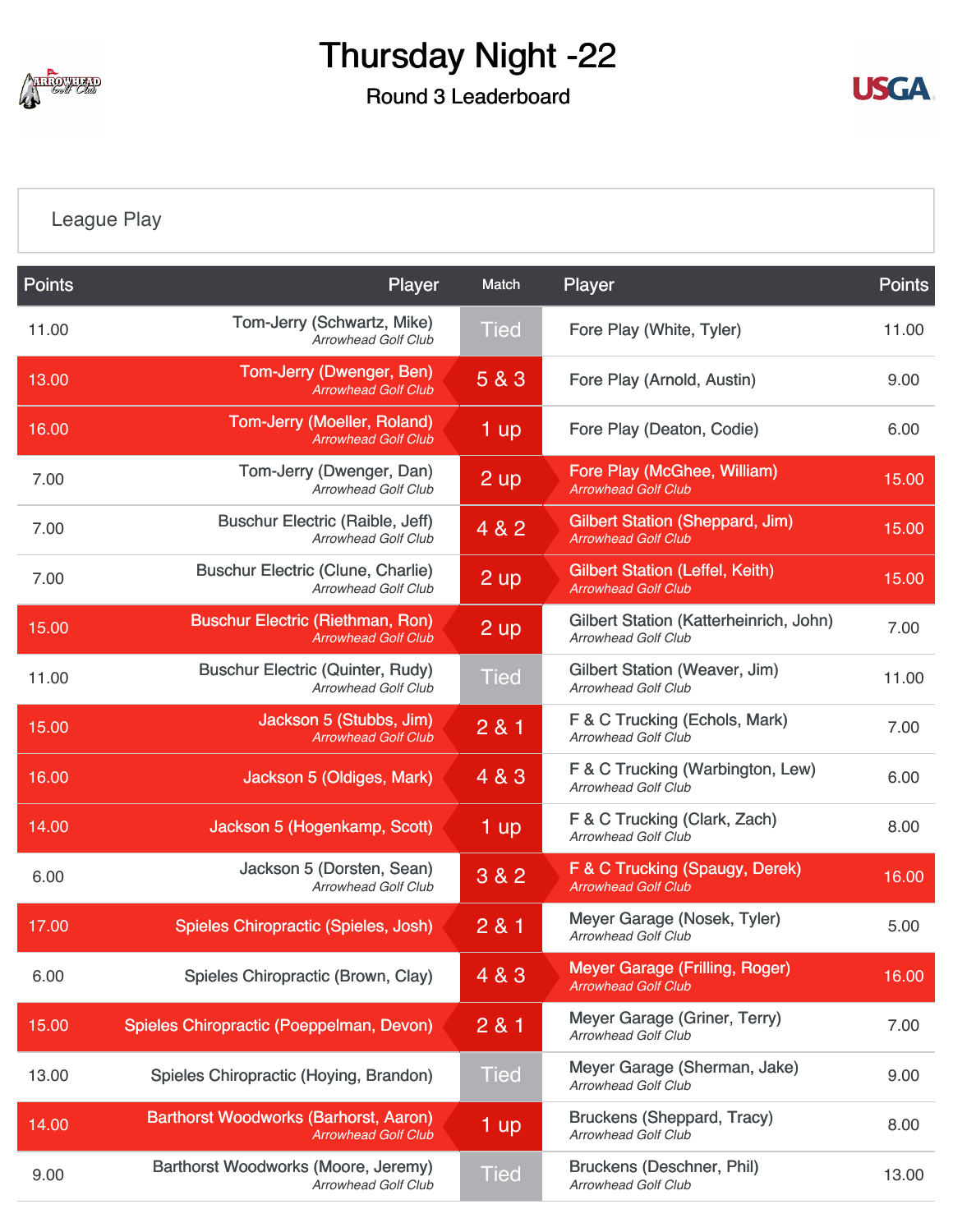

Round 3 Leaderboard



| 16.00                                 | <b>Barthorst Woodworks (Barhorst, Jase)</b><br><b>Arrowhead Golf Club</b> | 3 & 2       | Bruckens (Goldschmidt, Don)<br><b>Arrowhead Golf Club</b>     | 6.00  |
|---------------------------------------|---------------------------------------------------------------------------|-------------|---------------------------------------------------------------|-------|
| 12.00                                 | <b>Barthorst Woodworks (Frilling, Phil)</b><br><b>Arrowhead Golf Club</b> | $1$ up      | Bruckens (Davis, Jeff)<br><b>Arrowhead Golf Club</b>          | 10.00 |
| 11.00                                 | <b>Bernhold Insurance (Meiring, Bill)</b><br><b>Arrowhead Golf Club</b>   | <b>Tied</b> | Logan Services (Roberts, Randy)<br><b>Arrowhead Golf Club</b> | 11.00 |
| 15.00                                 | Bernhold Insurance (Meyer, Jim)<br><b>Arrowhead Golf Club</b>             | 4 & 3       | Logan Services (Albers, Roger)                                | 7.00  |
| 13.00                                 | Bernhold Insurance (Schmitmeyer, Doug)<br><b>Arrowhead Golf Club</b>      | <b>Tied</b> | Logan Services (Albers, Mike)<br><b>Arrowhead Golf Club</b>   | 9.00  |
| 9.00                                  | Bernhold Insurance (Borchers, Jacque)<br><b>Arrowhead Golf Club</b>       | <b>Tied</b> | Logan Services (Holthaus, Ken)<br><b>Arrowhead Golf Club</b>  | 13.00 |
| 5.00                                  | Nitro Roofing (Flint, Chad)<br><b>Arrowhead Golf Club</b>                 | 3 & 1       | Progress Tool (Sanvido, Lyle)<br><b>Arrowhead Golf Club</b>   | 17.00 |
| 13.00                                 | Nitro Roofing (Ward, Joe)                                                 | Tied        | Progress Tool (Phlipot, Paul)<br><b>Arrowhead Golf Club</b>   | 9.00  |
| 15.00                                 | Nitro Roofing (Heuker Jr, Ed)<br><b>Arrowhead Golf Club</b>               | 4 & 3       | Progress Tool (Hogenkamp, Nick)<br><b>Arrowhead Golf Club</b> | 7.00  |
| 15.00                                 | Nitro Roofing (Rittenhouse, Trey)                                         | 4 & 3       | Progress Tool (Griner, Mike)<br><b>Arrowhead Golf Club</b>    |       |
| <b>Total Points Allocated: 616.00</b> |                                                                           |             |                                                               |       |